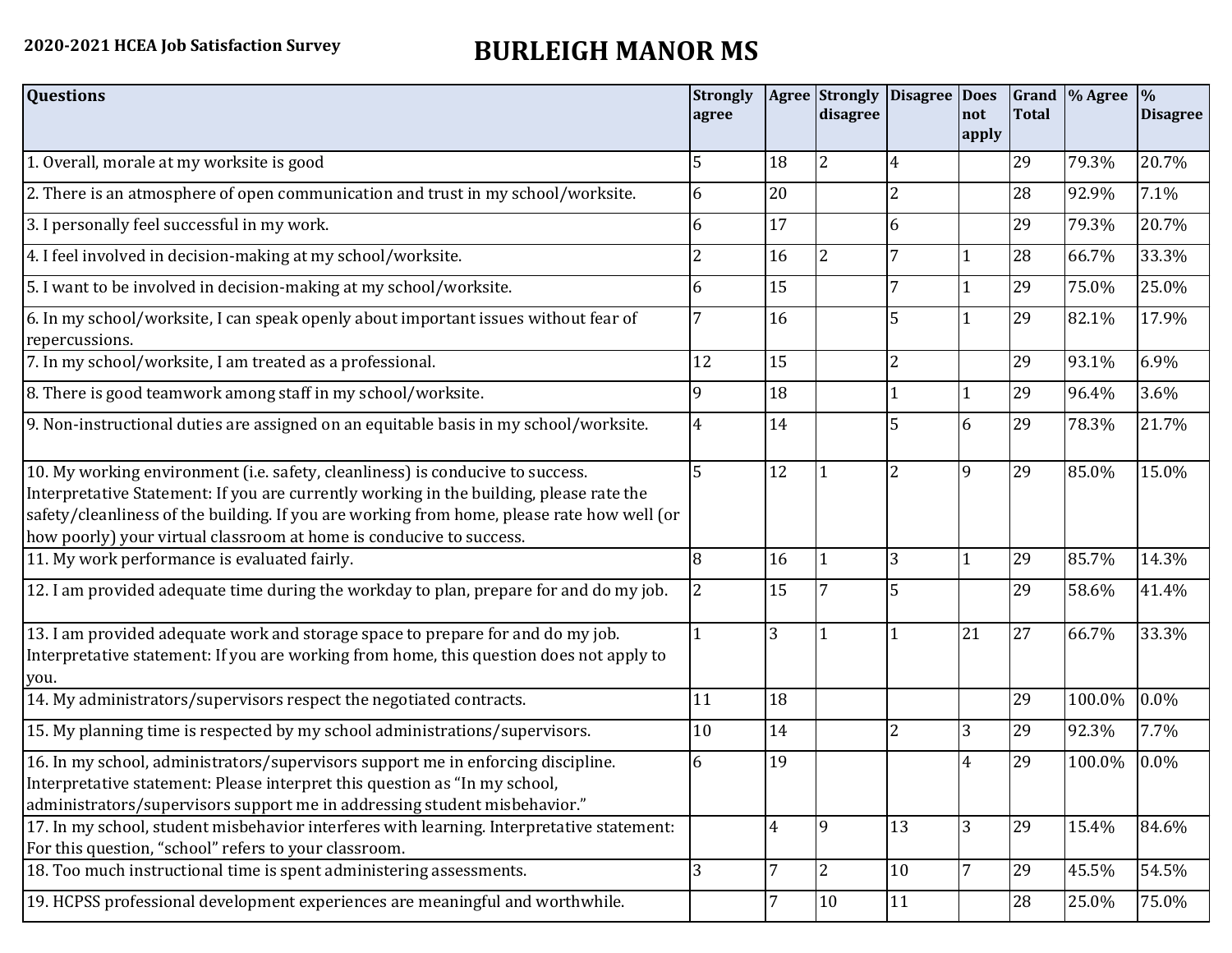## **2020-2021 HCEA Job Satisfaction Survey BURLEIGH MANOR MS**

| 20. Increased workload has contributed to a decline in my morale.                                                                                          | 11             | 10             | $\overline{2}$ | 3              | $\overline{2}$ | 28 | 80.8% | 19.2%  |
|------------------------------------------------------------------------------------------------------------------------------------------------------------|----------------|----------------|----------------|----------------|----------------|----|-------|--------|
| 21. I am paid fairly.                                                                                                                                      |                | 9              | 7              | 13             |                | 29 | 31.0% | 69.0%  |
| 22. I have confidence in the leadership exhibited by the HCPSS Superintendent.                                                                             |                | 12             | $\overline{2}$ | 14             |                | 28 | 42.9% | 57.1%  |
| 23. I have confidence in the leadership exhibited by the Howard County Board of<br>Education.                                                              |                | 11             | 5              | 12             |                | 28 | 39.3% | 60.7%  |
| 24. I have confidence in the leadership exhibited by the Howard County Education<br>Association (HCEA).                                                    | 9              | 16             |                | 3              |                | 29 | 89.3% | 10.7%  |
| 25. I feel that HCPSS offers me the possibility of advancing professionally in the field of<br>education.                                                  | 3              | 17             | 2              | 5              |                | 28 | 74.1% | 25.9%  |
| 26. In my position, I receive appropriate and adequate support and training.                                                                               | 4              | 17             | $\overline{2}$ | 6              |                | 29 | 72.4% | 27.6%  |
| 27. During this current school year, I have experienced harassing behavior from<br>colleagues.                                                             |                | $\overline{2}$ | 22             | 5              |                | 29 | 6.9%  | 93.1%  |
| 28. During this current school year, I have experienced harassing behavior from<br>administrators/supervisors.                                             |                |                | 24             | 5              |                | 29 | 0.0%  | 100.0% |
| 29. During this current school year, I have experienced harassing behavior from parents.                                                                   |                | 3              | 16             | 10             |                | 29 | 10.3% | 89.7%  |
| 30. At my school I spend most of my PIP time on non-instructional activities.                                                                              | $\overline{2}$ | 7              | $\overline{2}$ | 10             | 7              | 28 | 42.9% | 57.1%  |
| 31. At my school our administrator includes time during PIP for teacher-initiated<br>collaboration.                                                        | 3              | 17             |                | $\overline{2}$ | 6              | 28 | 90.9% | 9.1%   |
| 32. In my school, I spend too much time in meetings.                                                                                                       | 3              | 11             |                | 13             |                | 27 | 51.9% | 48.1%  |
| 33. In my school, there is adequate support for special education students.                                                                                | 5              | 13             |                | 9              |                | 28 | 66.7% | 33.3%  |
| 34. My administrator/supervisor provides people working from home with flexibility in<br>their workday.                                                    |                | 18             |                | 3              |                | 29 | 89.3% | 10.7%  |
| 35. My administrator/supervisor has reasonable expectations of workload for staff while<br>in virtual learning.                                            | 8              | 18             |                | $\overline{2}$ |                | 29 | 89.7% | 10.3%  |
| 36. Students have adequate technology and tools (hardware/software/connectivity) to<br>participate in virtual learning.                                    | $\overline{2}$ | 23             |                | 3              |                | 29 | 86.2% | 13.8%  |
| 37. Staff have adequate technology hardware (e.g. computers, document cameras, other<br>technology hardware) to meet the requirements of virtual learning. |                | 16             | 3              | 6              |                | 27 | 66.7% | 33.3%  |
| 38. HCPSS has provided the software I need to do my job and collaborate with colleagues. 4                                                                 |                | 20             |                | 4              |                | 29 | 82.8% | 17.2%  |
| 39. The software and online services provided by HCPSS to do my job are difficult and/or<br>time-consuming to use.                                         | $ 2\rangle$    | $\overline{9}$ | $\overline{2}$ | 16             |                | 29 | 37.9% | 62.1%  |
| 40. In my class, I feel that students are engaged in virtual learning                                                                                      | $\overline{2}$ | 14             |                | 8              | $\overline{4}$ | 29 | 64.0% | 36.0%  |
|                                                                                                                                                            |                |                |                |                |                |    |       |        |